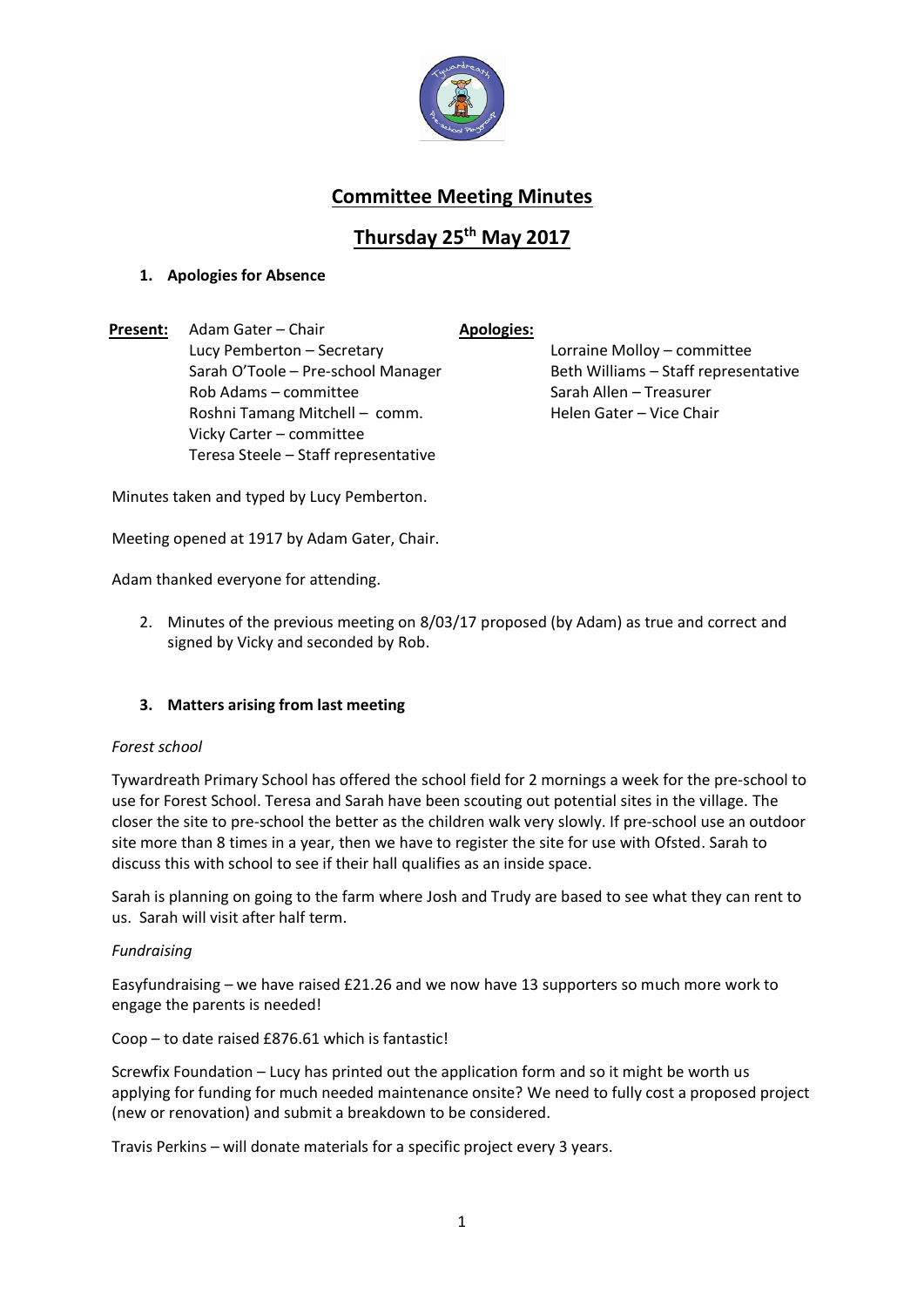

Sarah would like to make a mud kitchen with the children. Roshni suggested contacting Walter Bailey for free pallets. Adam has some wood he can donate.

Sarah contacted Par Bay Big Local but they are restructuring and they will get back to us with regards to funding. Update – Sarah has since received an application form for us to apply for funding.

*SEF*

Lucy has made a start on the new form (2015 version) and will populate with the help of staff, parents and children.

#### *DBS & EY2*

Sarah will phone Ofsted to find out what has happened to Adam's application for the EY2. Roshni to reapply for her DBS.

#### *State of the garden*

Still muddy but not too bad. Teresa has requested that we organise a working party in the last week in August to tart up the garden ready for the start of term. Sand for the sandpit – 10-15 bags. (Lucy has purchased 12 bags on behalf of pre-school.)

Action: Sarah to send out details of a working party in the last summer term newsletter.

#### **4. Finance Report**

See Sarah's report.

Not doing too badly. One large debt to be cleared by the end of the month hopefully. Sarah still not ordered the paint she needs.

Pensions – now law for every member of staff to by auto-enrolled into the pension scheme. Any member of staff can pay into their pension but preschool only pay towards to it once they earn over £833.xx per month. We need to calculate the predicted cost for this. Also need to ask Becky to help us complete the Charity Commission annual return before 30/6/2017!

BT monthly bill is high (£55) and so we need to look for cheaper alternatives once we're out of contract (sept 2017?)

Adam thanked Sarah and Teresa for the hard work and effort with their input with the finances.

Vicky left at 19.50.

### **5. Pre-school Manager's Report**

See Sarah's report. Sarah to cap the 30 hrs funded children at 8 but at the moment we only have 2 up-take so far. 1 child is splitting their funding between 2 settings.

Sarah loves Tapestry!

From September, perhaps we could charge a levy for consumables for wipes, sun cream, hats, etc. We could also ask for donations of items from parents/carers.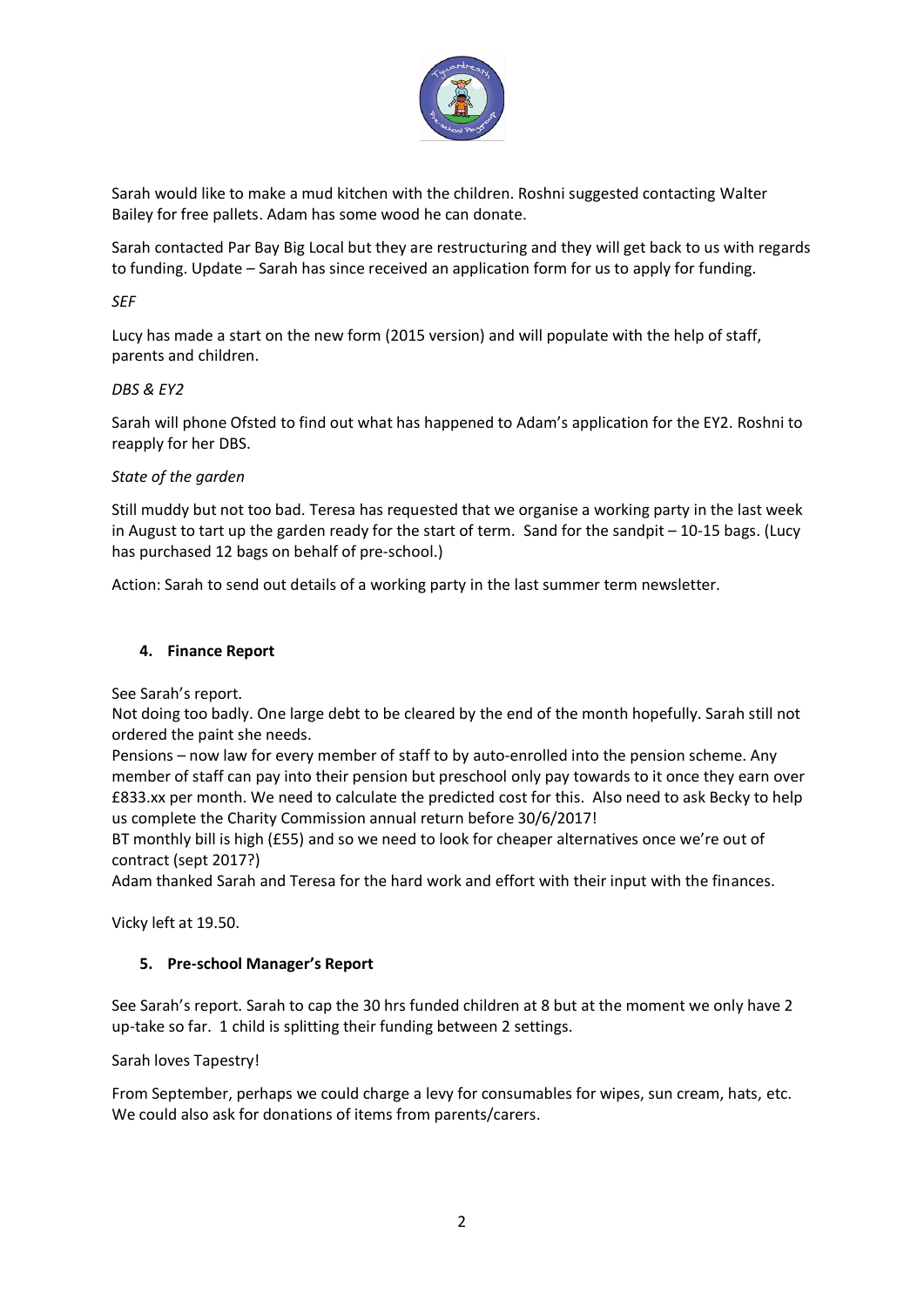

### **6. Ofsted Inspection**

See Sarah's report.

## 7. **Staff recruitment**

See Sarah's report.

### **8. Dates for the Diary**

Sports Day – Wed 14<sup>th</sup> June all pre-schoolers

Par Carnival – Sat 15<sup>th</sup> July – Hungry Caterpillar and mini-beasts!

End of Term party Wed 26<sup>th</sup> July Village Hall

#### **9. Any Other Business**

Forest school in Sept – to be determined once a sight has been decided on. Perhaps replace Wed afternoon with compulsory Forest School.

## **10. Date of Next Meeting**

Wed 5<sup>th</sup> July 2017 at 7pm

Meeting finished at 20.45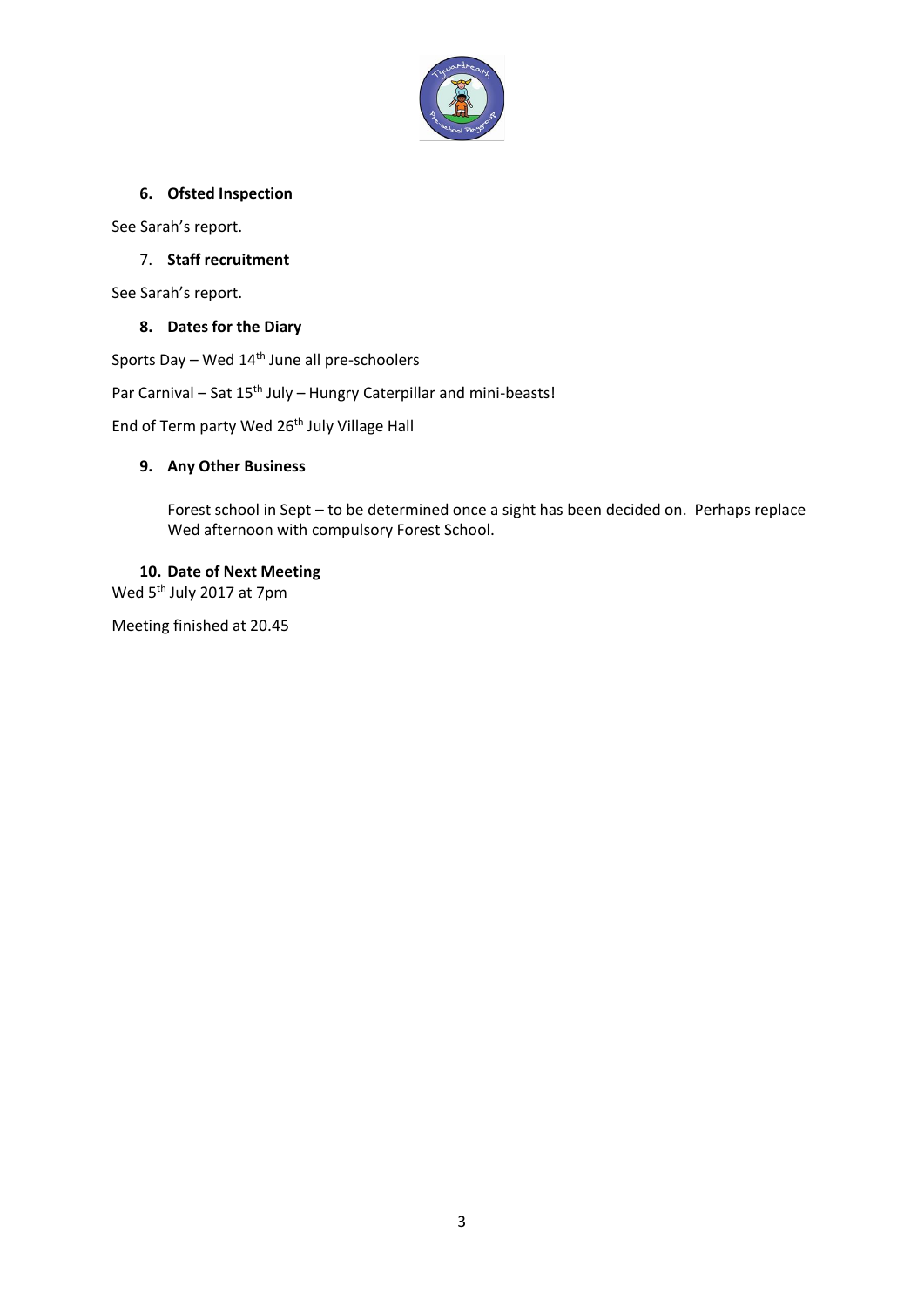

## **Thursday 25th May 2017 – Financial Report**

| <b>Current Account (CA) balance</b>                 | £8,825.98 (includes £5,000 borrowed from CF)           |  |
|-----------------------------------------------------|--------------------------------------------------------|--|
|                                                     | Includes wages @ £4700 due to leave account tomorrow.  |  |
| <b>Contingency (CF) Account balance</b><br>$£20k+)$ | £13,440.04 (should be one terms running fees @ approx. |  |
| <b>Total</b>                                        | £22,266.02                                             |  |
|                                                     |                                                        |  |
| Overdue invoices total                              | £2957.82                                               |  |
| <b>Current Pre-Schoolers debts</b>                  | £1344.25                                               |  |
|                                                     |                                                        |  |
| Former pre-schoolers debts                          | £1613.51                                               |  |

I still haven't done the letters for the old debt of children who have left.

Still not ordered paint - We are desperate for craft paint. I will order some this week, I have been shopping around to get the best price.

Pensions staging date has now gone and all staff have been Auto Enrolled into the pension scheme with NEST. Because I (Sarah) am the only staff member who gets a regular wage, the deductions have started from my account. Other staff are eligible on months where they earn over £833. We also have to make employer contributions, as well as the staff making employee contributions, unless they 'Opt Out' (one staff member has done this, and another has never earnt over the threshold.

The Charity Commission report needs to be done by 31/06/17. Becky has offered to help with this. We cannot start this until the accounts are back from the accountant.

From last minutes - Our BT Bill has a debt. We are paying £55 a month at the moment for line rental, calls and broadband (£21.00 per month). Can someone contact them please and see if we can get cheaper or shop around).

We have set up a new payment type in the accounts system as 'Forest School', so we can keep a track of spending for tree-school.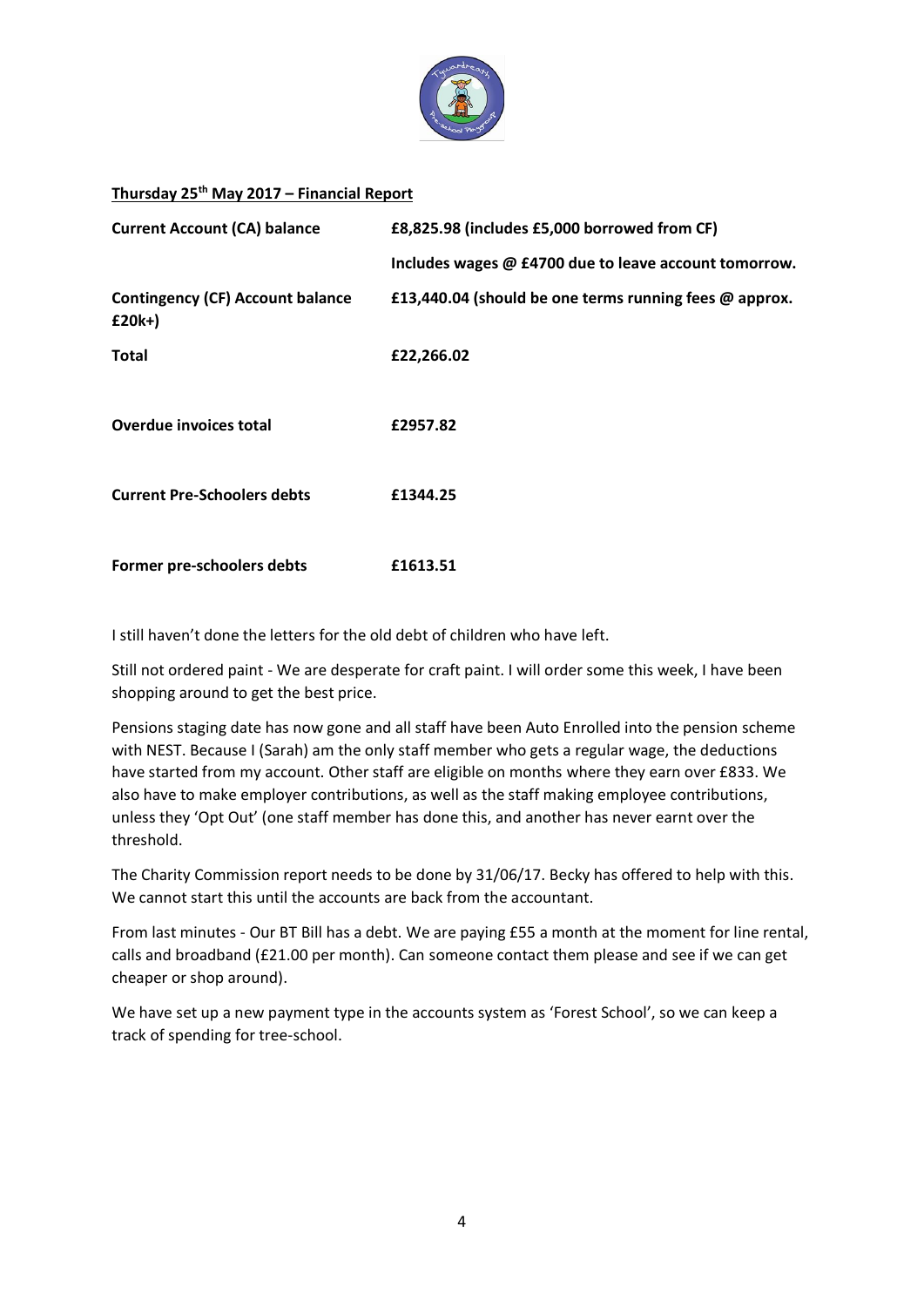

### **Thursday 25th May 2017 – Pre-School Managers Committee Meeting Report**

### **Matters Arising:**

**Ofsted Inspection –** Ofsted came on 25/04/17. We retained and were awarded 'Good' status. The inspector commented that I (Sarah) should also go on the Level 3 Child Protection course (Teresa has done this course and is the Safeguarding lead), in addition to the actions in our report which were: To consider and increase the amount of mathematical opportunities and to ensure consistent and regular liaison with other settings that children attend.

**Staff Update –** We have offered employment of the Pre-School Practitioners role to a candidate, however, we are still awaiting the employers reference. She is due to start on 06/06/17. We also offered another candidate a bank staff position. She had her induction last week.

**30 Hours Funding –** We have only had two applications for the 30 hours funding. Less than expected.

**Tree-School –** Tree school has started, twice a week for 8 weeks, at Tywardreath School. The head at school has offered for us to use the school for tree-school 2 days a week all year round. I had a chat to the Ofsted inspector about our plans to do regular year round forest school and if we go over 8 sessions in the same place on a regular basis, then we need to register the forest school with Ofsted. I will look into this. At the moment, what we are doing once a year for 8 sessions does not require additional notification to Ofsted.

**Tapestry Learning Journal –** Tapestry is being used more now by parents/carers, I can see when they have logged in. I am hoping parents/carers will add some observations over half term holiday. The Ofsted inspector said obviously she couldn't endorse a particular product, but Tapestry does seem to be good at engaging the parents/carers, although she could see we were in the early stages of its use.

**Gift Aid –** I found a gift aid form at my house and I am hoping that Lucy will please design me a new gift aid document on the computer and we can have some sort of system when people make payments of claiming the gift aid? Needs researching. Sorry – still outstanding from last meeting. Forgot about this!

**Policies –** All policies, including the safeguarding one, are all up to date and adopted – thank you to Lucy for all her help with this big task!

**Learning and Development Meeting** – Jo Parsons, Children's Centre Teacher, came for a visit, on my request on 26/04/17 (day after Ofsted.) This is the action from her report.

1. Self-evaluation should include a focus on all curriculum areas, the quality of planned activities and children's progress. For example, all staff should ensure that weekly planning includes high quality, exciting and inviting opportunities for children to engage in writing and number work, both inside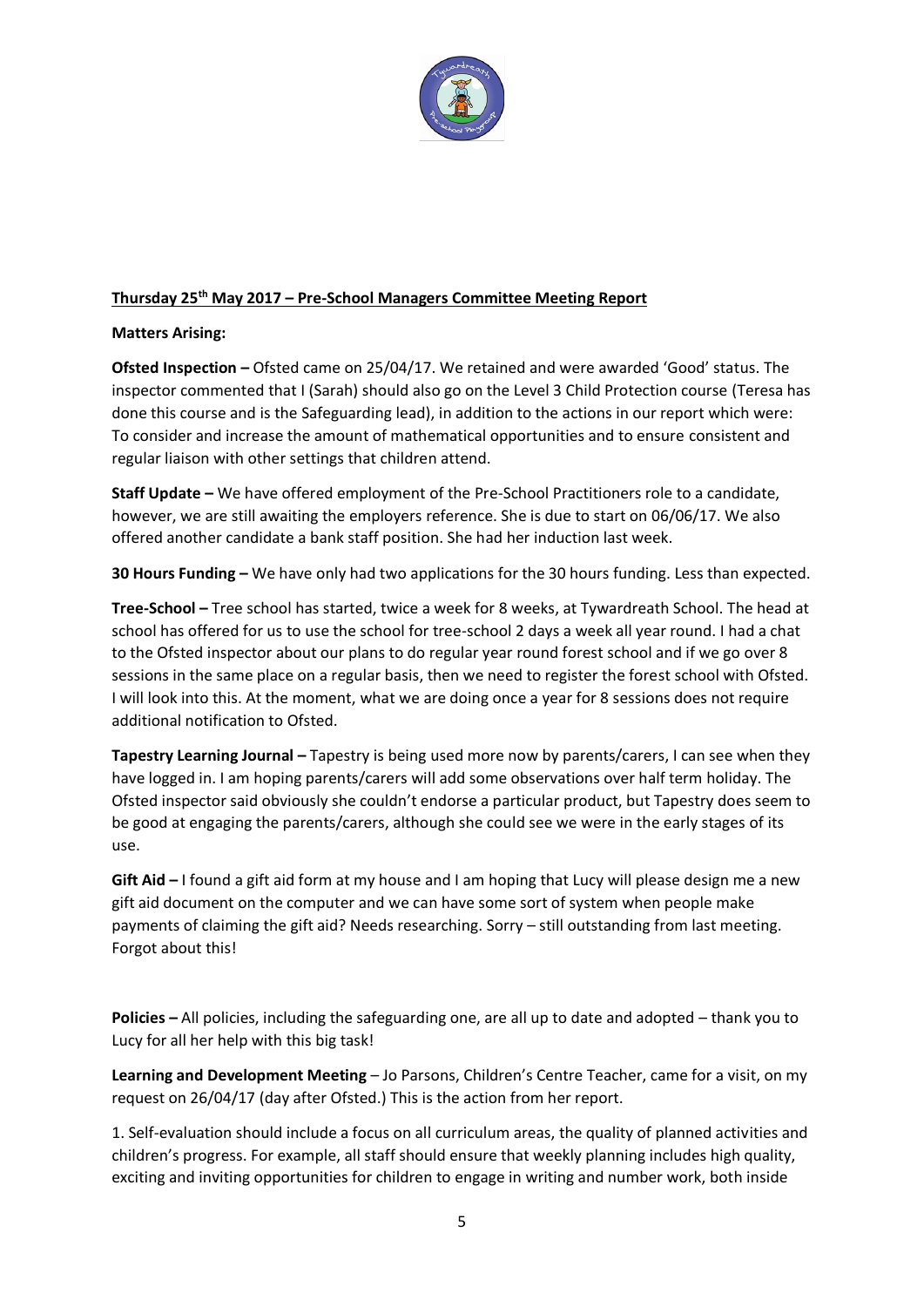

and out and ensure that observations and assessments are evaluated and inform next steps for children using them.

## **Leadership and Management Review Update from last meeting:**

| <b>Effective setting</b><br>leadership and<br>management<br><b>Learning and</b><br><b>Development</b><br>fulfil their responsibilities in<br>meeting the learning and<br>development requirements of | <b>ACTIONS/ from last</b><br>meeting 08/13/17<br><b>Individual Targets - Share</b><br>these with parents/carers<br>verbally and during<br>consultations.<br><b>Cohort Tracking - To review</b> | <b>Progress on</b><br>25/05/17<br>Parents/carers to be updates<br>by key person.<br>Ongoing | How can we make<br>this better?<br><b>ACTIONS</b><br>Staff to follow up with<br>parents/carers to ask if they<br>would like a meeting.                         |
|------------------------------------------------------------------------------------------------------------------------------------------------------------------------------------------------------|------------------------------------------------------------------------------------------------------------------------------------------------------------------------------------------------|---------------------------------------------------------------------------------------------|----------------------------------------------------------------------------------------------------------------------------------------------------------------|
| the Early Years Foundation<br>Stage, including overseeing the<br>educational programmes                                                                                                              | Tapestry - To encourage<br>parents to access/add to their<br>Tapestry account. To add<br>children's targets to Tapestry<br>in some way. 2 year checks for<br>new starters.                     | Tapestry - Lots to add during<br>half term                                                  | Tapestry - To continue to<br>monitor usage by parents.<br>Encourage parent uploads.<br>Support staff to upload<br>target sheet details for<br>parents to view. |
|                                                                                                                                                                                                      |                                                                                                                                                                                                |                                                                                             | <b>Maths Focus - Need to sort</b><br>some new activities or<br>incorporate maths into<br>existing play.                                                        |
| <b>Safeguarding and</b><br>Welfare                                                                                                                                                                   | Policies - All up to date and<br>adopted.                                                                                                                                                      |                                                                                             |                                                                                                                                                                |
| fulfil their responsibilities in<br>meeting the safeguarding and<br>welfare requirements of the<br>Early Years Foundation Stage at<br>all times, implementing them                                   | Garden - Sarah emailed a<br>request to Cornwall College<br>last September to see if they<br>are interested in their<br>students building us a mud<br>kitchen as a project.                     | Still outstanding                                                                           | Garden - Follow up with<br>Cornwall College.                                                                                                                   |
| consistently to ensure that all<br>staff share a sense of<br>responsibility to create an<br>environment that is welcoming,<br>safe and stimulating                                                   | Grass - Sarah needs to order<br>some more large surface<br>protector mats. Need to check<br>finances.                                                                                          | Still outstanding<br>Outstanding                                                            | <b>Grass</b> – Budgets needed for<br>mats - Been on hold, as<br>garden didn't get so wet<br>this year.                                                         |
|                                                                                                                                                                                                      | <b>Fence</b> – One plank of fence<br>got damaged during the<br>village fete. Sarah to ask<br>Adam to fix.                                                                                      |                                                                                             |                                                                                                                                                                |
| <b>Self Evaluation and</b><br><b>Targets</b>                                                                                                                                                         | <b>SEF-Self Evaluation Form</b><br>Still ongoing                                                                                                                                               | Ongoing - Lucy and Sarah<br>have started to look at SEF                                     | SEF - Still ongoing                                                                                                                                            |
| have rigorous and effective                                                                                                                                                                          |                                                                                                                                                                                                | template.<br><b>LUCKILY THIS DOCUMENT</b>                                                   | Long Term Plans - School<br>Please see Matters Arising.                                                                                                        |
| systems for self-evaluation that<br>inform the setting's priorities<br>and are used to set challenging<br>targets for improvement                                                                    |                                                                                                                                                                                                | SERVES AS A TYPE OF SEF!                                                                    | <b>NEED TO SET TARGETS!</b>                                                                                                                                    |